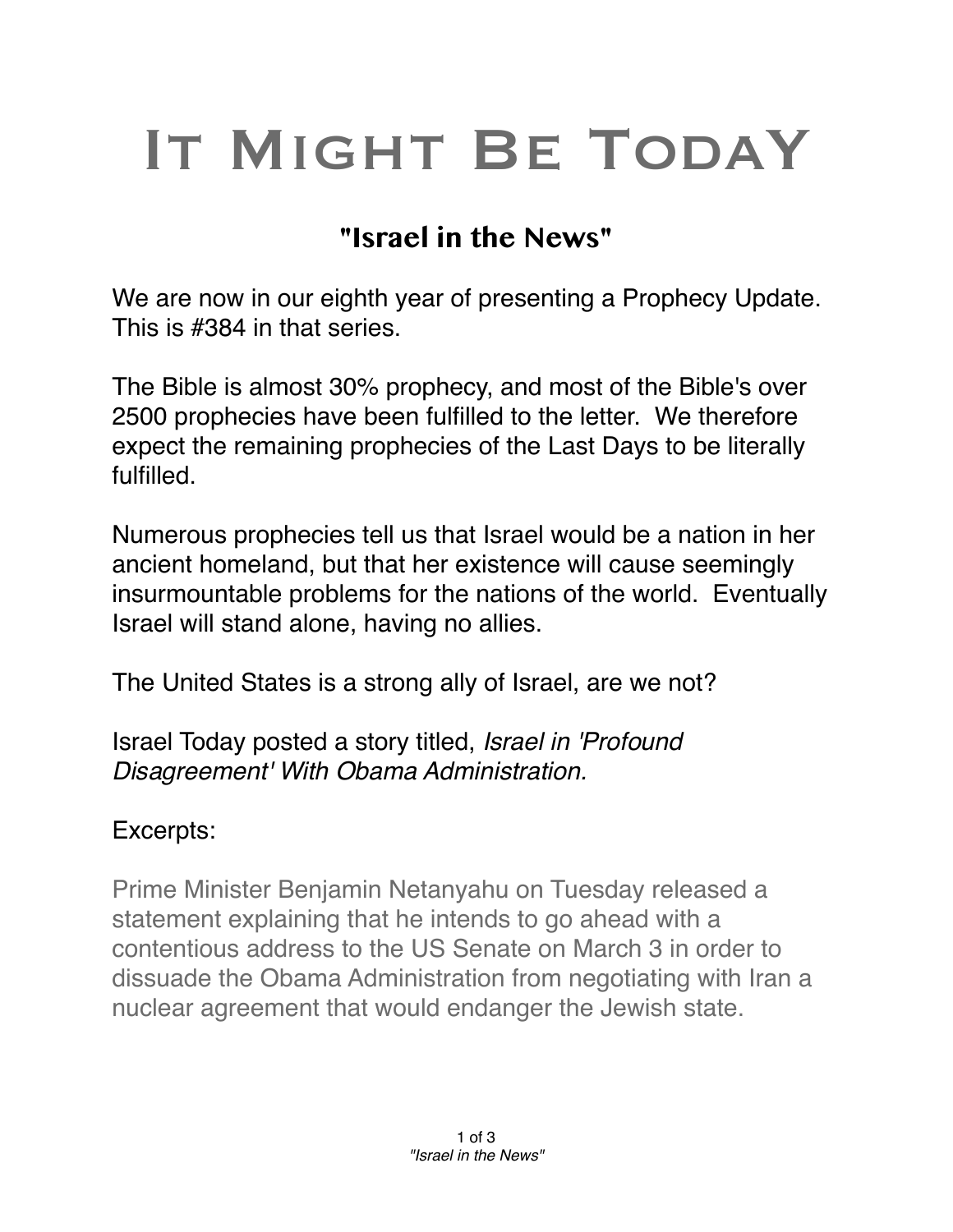"I am going to the United States not because I seek a confrontation with the President, but because I must fulfill my obligation to speak up on a matter that affects the very survival of my country," said Netanyahu.

The Obama Administration has been irate over Netanyahu's scheduled speech, and a number of top Democrats, including Vice President Joe Biden, have announced they will not be present for the Israeli leader's appearance.

## <http://www.israeltoday.co.il/NewsItem/tabid/178/nid/26028/Default.aspx>

Another Jewish news agency, Arut Sheva, reported that, "European Union (EU) member states have been readying themselves to enforce sanctions on Israel for Jewish communities in Judea-Samaria, diplomats revealed Tuesday - and will strike hours after the March 17 [Jewish] elections."

Speaking of Europe and the Jews, according to the Weekly Standard, "Europe's Jewish population continues to decline. There are now approximately 1.4 million Jews living in Europe, compared to 9.5 million in 1939. Only 10% of the world's Jews now live in Europe, and a mere 0.2% of Europeans are Jewish."

A month after ISIS terrorists walked into a Kosher market in France and opened fire, the Washington Post reported, "The question is not will [the Jews] leave [France] or won't they leave. The question has become when they will leave."

None of this surprises us. It is the kind of news, the type of trends, you'd expect from reading the prophecies of the end times.